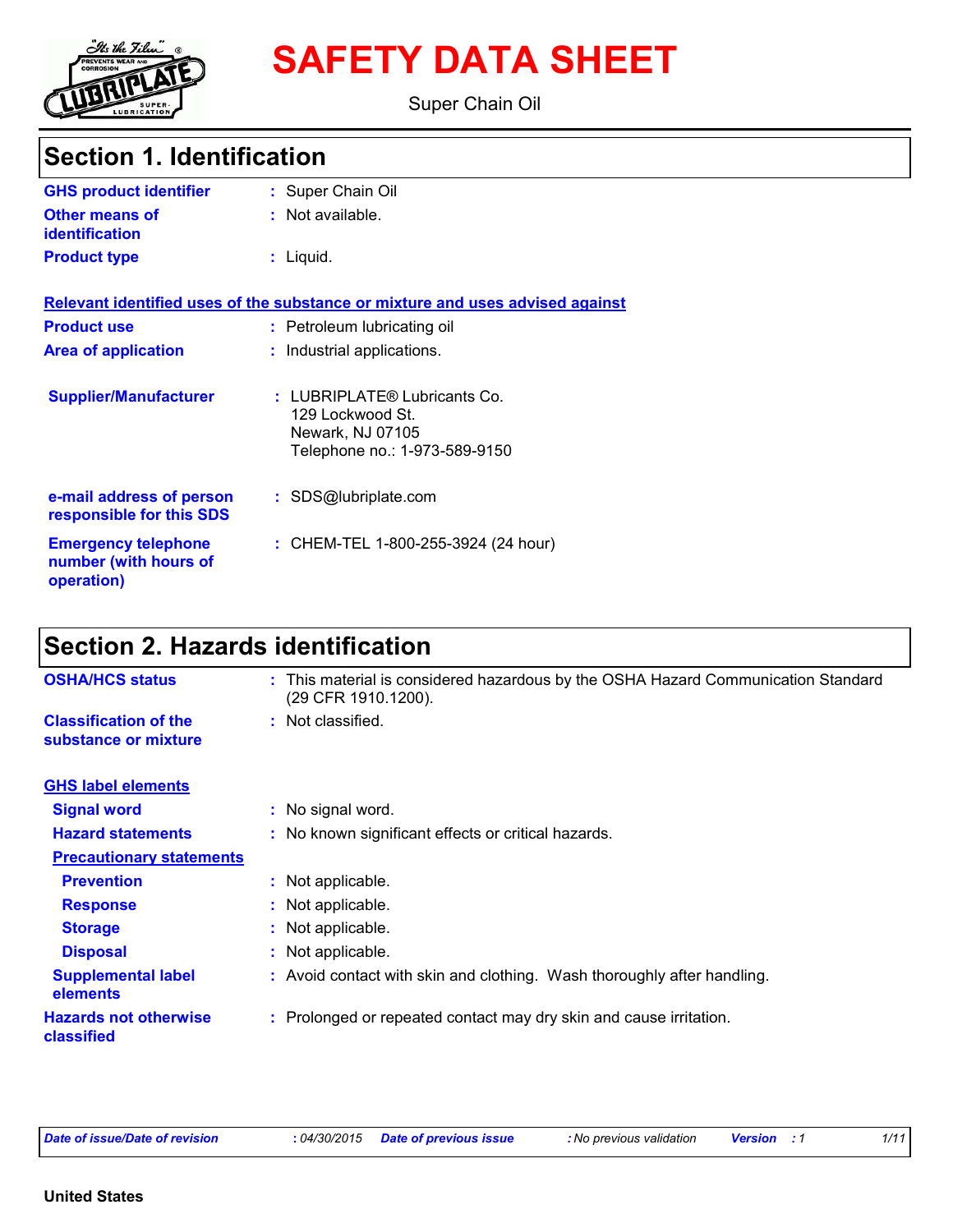### **Section 3. Composition/information on ingredients**

#### **Other means of identification Substance/mixture**

**:** Mixture

**:** Not available.

#### **CAS number/other identifiers**

- **CAS number :** Not applicable.
- **Product code :** Not available.

| Ingredient name                            | Other names                                   | $\frac{9}{6}$ | <b>CAS number</b> |
|--------------------------------------------|-----------------------------------------------|---------------|-------------------|
| Residual oils (petroleum), solvent-dewaxed | Residual oils (petroleum),<br>solvent-dewaxed | $ 60 - 100$   | 64742-62-7        |

Any concentration shown as a range is to protect confidentiality or is due to batch variation.

**There are no additional ingredients present which, within the current knowledge of the supplier and in the concentrations applicable, are classified as hazardous to health and hence require reporting in this section.**

### **Section 4. First aid measures**

| <b>Description of necessary first aid measures</b> |                                                                                                                                                                                                                                                                                                                                                        |
|----------------------------------------------------|--------------------------------------------------------------------------------------------------------------------------------------------------------------------------------------------------------------------------------------------------------------------------------------------------------------------------------------------------------|
| <b>Eye contact</b>                                 | : Immediately flush eyes with plenty of water, occasionally lifting the upper and lower<br>eyelids. Check for and remove any contact lenses. Get medical attention.                                                                                                                                                                                    |
| <b>Inhalation</b>                                  | : Remove victim to fresh air and keep at rest in a position comfortable for breathing. Get<br>medical attention if symptoms occur.                                                                                                                                                                                                                     |
| <b>Skin contact</b>                                | : Wash skin thoroughly with soap and water or use recognized skin cleanser. Remove<br>contaminated clothing and shoes. Get medical attention if symptoms occur.                                                                                                                                                                                        |
| <b>Ingestion</b>                                   | : Wash out mouth with water. Remove victim to fresh air and keep at rest in a position<br>comfortable for breathing. If material has been swallowed and the exposed person is<br>conscious, give small quantities of water to drink. Do not induce vomiting unless<br>directed to do so by medical personnel. Get medical attention if symptoms occur. |

#### **Most important symptoms/effects, acute and delayed**

| <b>Potential acute health effects</b> |                                                                                    |
|---------------------------------------|------------------------------------------------------------------------------------|
| <b>Eye contact</b>                    | : No known significant effects or critical hazards.                                |
| <b>Inhalation</b>                     | : No known significant effects or critical hazards.                                |
| <b>Skin contact</b>                   | : Defatting to the skin. May cause skin dryness and irritation.                    |
| <b>Ingestion</b>                      | : No known significant effects or critical hazards.                                |
| <b>Over-exposure signs/symptoms</b>   |                                                                                    |
| <b>Eye contact</b>                    | : No specific data.                                                                |
| <b>Inhalation</b>                     | : No specific data.                                                                |
| <b>Skin contact</b>                   | : Adverse symptoms may include the following:<br>irritation<br>dryness<br>cracking |
| <b>Ingestion</b>                      | : No specific data.                                                                |

#### **Indication of immediate medical attention and special treatment needed, if necessary**

```
Date of issue/Date of revision : 04/30/2015 Date of previous issue : No previous validation Version : 1 2/11
```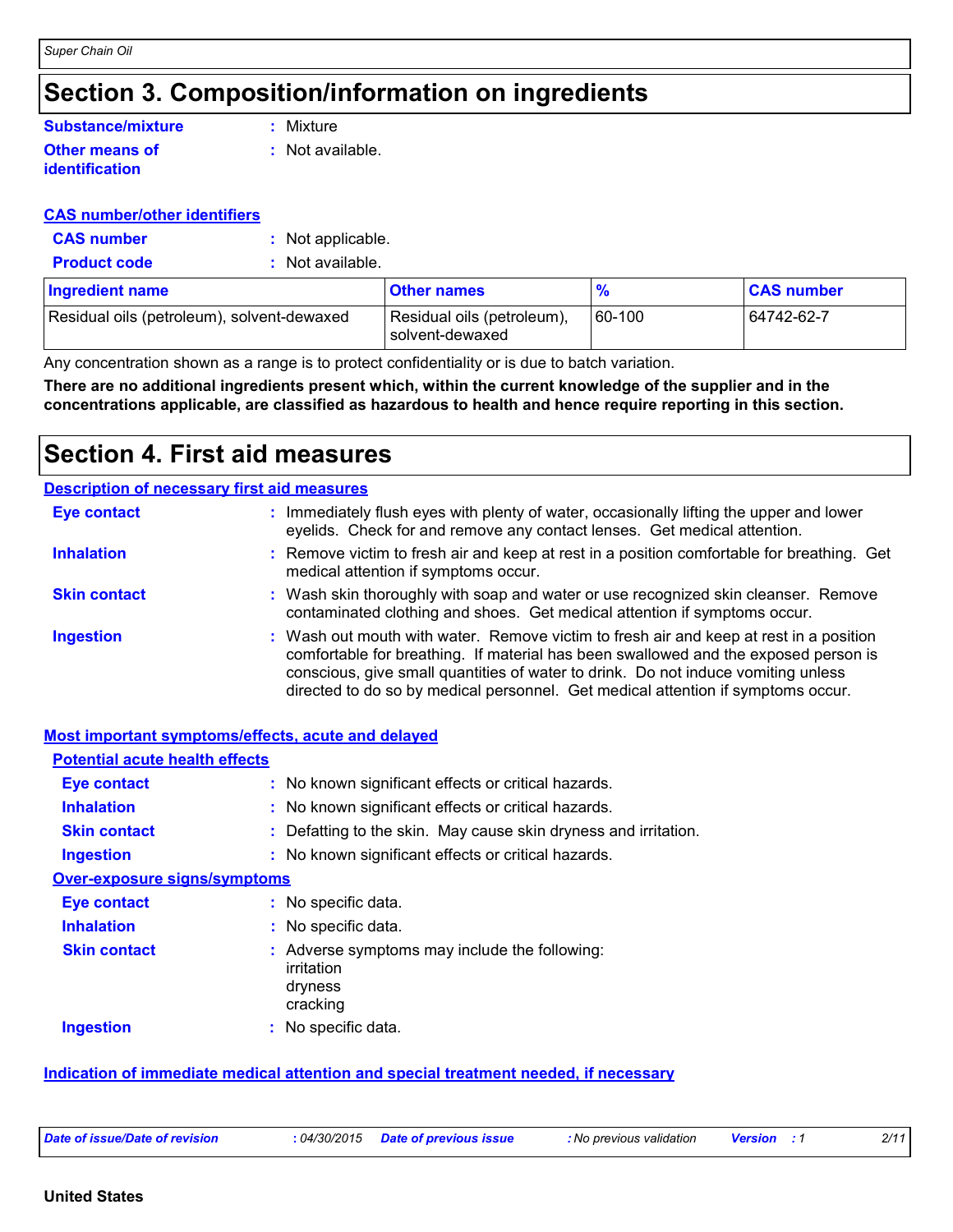### **Section 4. First aid measures**

| <b>Notes to physician</b>         | : Treat symptomatically. Contact poison treatment specialist immediately if large<br>quantities have been ingested or inhaled. |
|-----------------------------------|--------------------------------------------------------------------------------------------------------------------------------|
| <b>Specific treatments</b>        | : No specific treatment.                                                                                                       |
| <b>Protection of first-aiders</b> | No action shall be taken involving any personal risk or without suitable training.                                             |

**See toxicological information (Section 11)**

### **Section 5. Fire-fighting measures**

| <b>Extinguishing media</b>                               |                                                                                                                                                                                                     |
|----------------------------------------------------------|-----------------------------------------------------------------------------------------------------------------------------------------------------------------------------------------------------|
| <b>Suitable extinguishing</b><br>media                   | : Use an extinguishing agent suitable for the surrounding fire.                                                                                                                                     |
| <b>Unsuitable extinguishing</b><br>media                 | $:$ None known.                                                                                                                                                                                     |
| <b>Specific hazards arising</b><br>from the chemical     | : In a fire or if heated, a pressure increase will occur and the container may burst.                                                                                                               |
| <b>Hazardous thermal</b><br>decomposition products       | Decomposition products may include the following materials:<br>carbon dioxide<br>carbon monoxide                                                                                                    |
| <b>Special protective actions</b><br>for fire-fighters   | : Promptly isolate the scene by removing all persons from the vicinity of the incident if<br>there is a fire. No action shall be taken involving any personal risk or without suitable<br>training. |
| <b>Special protective</b><br>equipment for fire-fighters | : Fire-fighters should wear appropriate protective equipment and self-contained breathing<br>apparatus (SCBA) with a full face-piece operated in positive pressure mode.                            |

### **Section 6. Accidental release measures**

|                                                              | <b>Personal precautions, protective equipment and emergency procedures</b>                                                                                                                                                                                                                               |  |
|--------------------------------------------------------------|----------------------------------------------------------------------------------------------------------------------------------------------------------------------------------------------------------------------------------------------------------------------------------------------------------|--|
| For non-emergency<br>personnel                               | : No action shall be taken involving any personal risk or without suitable training.<br>Evacuate surrounding areas. Keep unnecessary and unprotected personnel from<br>entering. Do not touch or walk through spilled material. Put on appropriate personal<br>protective equipment.                     |  |
| For emergency responders                                     | If specialised clothing is required to deal with the spillage, take note of any information in<br>÷.<br>Section 8 on suitable and unsuitable materials. See also the information in "For non-<br>emergency personnel".                                                                                   |  |
| <b>Environmental precautions</b>                             | : Avoid dispersal of spilled material and runoff and contact with soil, waterways, drains<br>and sewers. Inform the relevant authorities if the product has caused environmental<br>pollution (sewers, waterways, soil or air).                                                                          |  |
| <b>Methods and materials for containment and cleaning up</b> |                                                                                                                                                                                                                                                                                                          |  |
| <b>Small spill</b>                                           | : Stop leak if without risk. Move containers from spill area. Dilute with water and mop up<br>if water-soluble. Alternatively, or if water-insoluble, absorb with an inert dry material and<br>place in an appropriate waste disposal container. Dispose of via a licensed waste<br>disposal contractor. |  |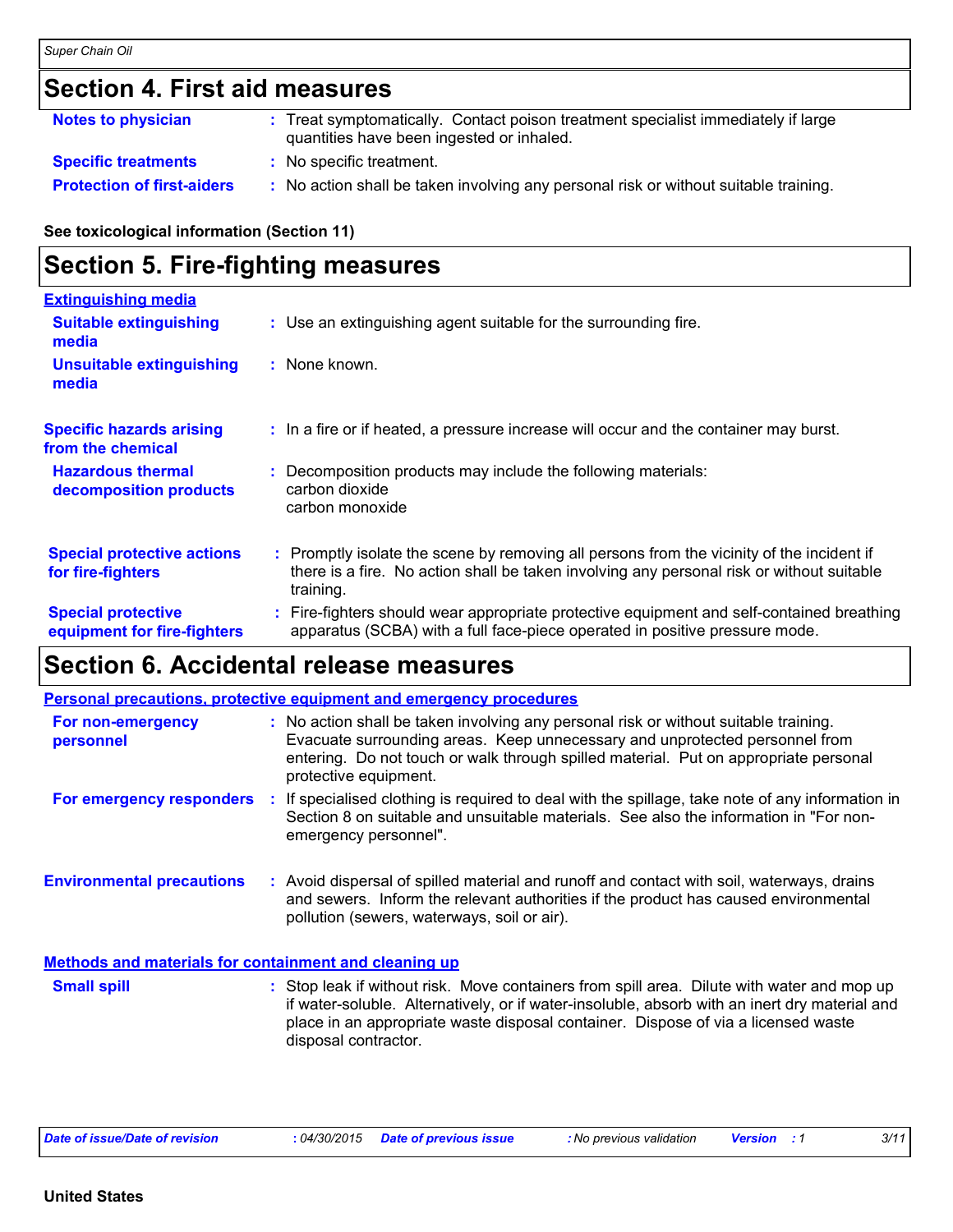### **Section 6. Accidental release measures**

| <b>Large spill</b> | : Stop leak if without risk. Move containers from spill area. Prevent entry into sewers,<br>water courses, basements or confined areas. Wash spillages into an effluent treatment<br>plant or proceed as follows. Contain and collect spillage with non-combustible,<br>absorbent material e.g. sand, earth, vermiculite or diatomaceous earth and place in<br>container for disposal according to local regulations (see Section 13). Dispose of via a<br>licensed waste disposal contractor. Note: see Section 1 for emergency contact<br>information and Section 13 for waste disposal. |
|--------------------|--------------------------------------------------------------------------------------------------------------------------------------------------------------------------------------------------------------------------------------------------------------------------------------------------------------------------------------------------------------------------------------------------------------------------------------------------------------------------------------------------------------------------------------------------------------------------------------------|
|                    |                                                                                                                                                                                                                                                                                                                                                                                                                                                                                                                                                                                            |

### **Section 7. Handling and storage**

| <b>Precautions for safe handling</b>                                             |                                                                                                                                                                                                                                                                                                                                                                                                                                                                                                             |
|----------------------------------------------------------------------------------|-------------------------------------------------------------------------------------------------------------------------------------------------------------------------------------------------------------------------------------------------------------------------------------------------------------------------------------------------------------------------------------------------------------------------------------------------------------------------------------------------------------|
| <b>Protective measures</b>                                                       | : Put on appropriate personal protective equipment (see Section 8).                                                                                                                                                                                                                                                                                                                                                                                                                                         |
| <b>Advice on general</b><br>occupational hygiene                                 | Eating, drinking and smoking should be prohibited in areas where this material is<br>handled, stored and processed. Workers should wash hands and face before eating,<br>drinking and smoking. Remove contaminated clothing and protective equipment before<br>entering eating areas. See also Section 8 for additional information on hygiene<br>measures.                                                                                                                                                 |
| <b>Conditions for safe storage,</b><br>including any<br><b>incompatibilities</b> | Store in accordance with local regulations. Store in original container protected from<br>direct sunlight in a dry, cool and well-ventilated area, away from incompatible materials<br>(see Section 10) and food and drink. Keep container tightly closed and sealed until<br>ready for use. Containers that have been opened must be carefully resealed and kept<br>upright to prevent leakage. Do not store in unlabeled containers. Use appropriate<br>containment to avoid environmental contamination. |

### **Section 8. Exposure controls/personal protection**

#### **Control parameters**

#### **Occupational exposure limits**

| <b>Ingredient name</b>                     | <b>Exposure limits</b>                                                                                                                                                                                                                                                                                                            |
|--------------------------------------------|-----------------------------------------------------------------------------------------------------------------------------------------------------------------------------------------------------------------------------------------------------------------------------------------------------------------------------------|
| Residual oils (petroleum), solvent-dewaxed | <b>ACGIH TLV (United States, 4/2014).</b><br>TWA: 5 mg/m <sup>3</sup> 8 hours. Form: Inhalable<br>fraction<br>NIOSH REL (United States, 10/2013).<br>TWA: 5 mg/m <sup>3</sup> 10 hours. Form: Mist<br>STEL: 10 mg/m <sup>3</sup> 15 minutes. Form: Mist<br>OSHA PEL (United States, 2/2013).<br>TWA: 5 mg/m <sup>3</sup> 8 hours. |

| <b>Appropriate engineering</b><br><b>controls</b> | : Good general ventilation should be sufficient to control worker exposure to airborne<br>contaminants.                                                                                                                                                                                                                         |
|---------------------------------------------------|---------------------------------------------------------------------------------------------------------------------------------------------------------------------------------------------------------------------------------------------------------------------------------------------------------------------------------|
| <b>Environmental exposure</b><br><b>controls</b>  | : Emissions from ventilation or work process equipment should be checked to ensure they<br>comply with the requirements of environmental protection legislation. In some cases,<br>fume scrubbers, filters or engineering modifications to the process equipment will be<br>necessary to reduce emissions to acceptable levels. |

#### **Individual protection measures**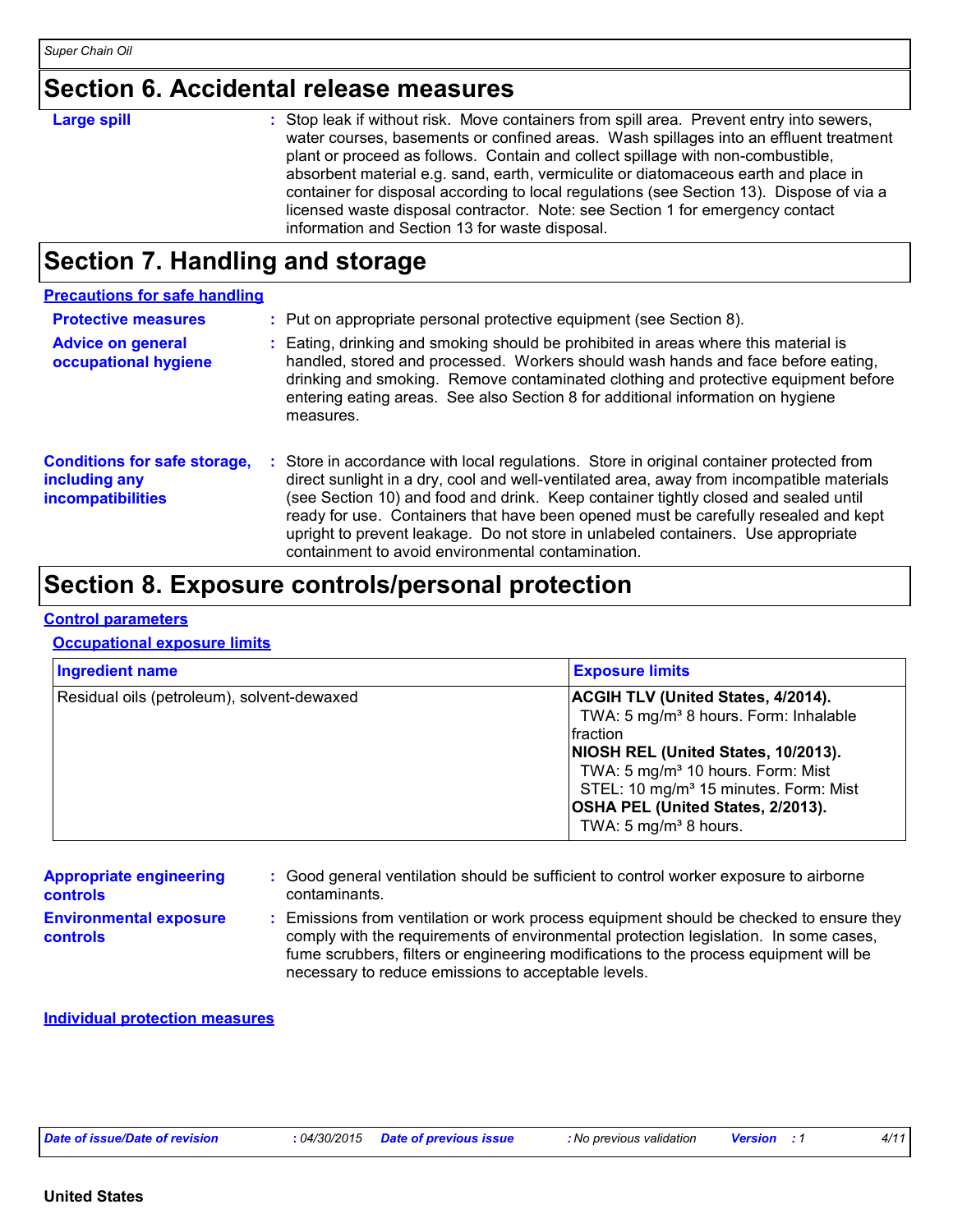## **Section 8. Exposure controls/personal protection**

| <b>Hygiene measures</b>       | : Wash hands, forearms and face thoroughly after handling chemical products, before<br>eating, smoking and using the lavatory and at the end of the working period.<br>Appropriate techniques should be used to remove potentially contaminated clothing.<br>Wash contaminated clothing before reusing. Ensure that eyewash stations and safety<br>showers are close to the workstation location. |
|-------------------------------|---------------------------------------------------------------------------------------------------------------------------------------------------------------------------------------------------------------------------------------------------------------------------------------------------------------------------------------------------------------------------------------------------|
| <b>Eye/face protection</b>    | : Safety eyewear complying with an approved standard should be used when a risk<br>assessment indicates this is necessary to avoid exposure to liquid splashes, mists,<br>gases or dusts. If contact is possible, the following protection should be worn, unless<br>the assessment indicates a higher degree of protection: safety glasses with side-shields.                                    |
| <b>Skin protection</b>        |                                                                                                                                                                                                                                                                                                                                                                                                   |
| <b>Hand protection</b>        | : Chemical-resistant, impervious gloves complying with an approved standard should be<br>worn at all times when handling chemical products if a risk assessment indicates this is<br>necessary.                                                                                                                                                                                                   |
| <b>Body protection</b>        | : Personal protective equipment for the body should be selected based on the task being<br>performed and the risks involved and should be approved by a specialist before<br>handling this product.                                                                                                                                                                                               |
| <b>Other skin protection</b>  | : Appropriate footwear and any additional skin protection measures should be selected<br>based on the task being performed and the risks involved and should be approved by a<br>specialist before handling this product.                                                                                                                                                                         |
| <b>Respiratory protection</b> | : Use a properly fitted, air-purifying or air-fed respirator complying with an approved<br>standard if a risk assessment indicates this is necessary. Respirator selection must be<br>based on known or anticipated exposure levels, the hazards of the product and the safe<br>working limits of the selected respirator.                                                                        |

## **Section 9. Physical and chemical properties**

| <b>Appearance</b>                                 |                                                                                                           |      |  |  |  |  |
|---------------------------------------------------|-----------------------------------------------------------------------------------------------------------|------|--|--|--|--|
| <b>Physical state</b>                             | : Liquid. [Oily liquid.]                                                                                  |      |  |  |  |  |
| <b>Color</b>                                      | $:$ Black.                                                                                                |      |  |  |  |  |
| Odor                                              | : Mineral oil.                                                                                            |      |  |  |  |  |
| <b>Odor threshold</b>                             | Not available.                                                                                            |      |  |  |  |  |
| pH                                                | Not available.                                                                                            |      |  |  |  |  |
| <b>Melting point</b>                              | : Pour point: -15 $^{\circ}$ C (5 $^{\circ}$ F)                                                           |      |  |  |  |  |
| <b>Boiling point</b>                              | : Not available.                                                                                          |      |  |  |  |  |
| <b>Flash point</b>                                | : Open cup: $288^{\circ}$ C (550.4 $^{\circ}$ F) [Cleveland.]                                             |      |  |  |  |  |
| <b>Evaporation rate</b>                           | : Not available.                                                                                          |      |  |  |  |  |
| <b>Flammability (solid, gas)</b>                  | : Not applicable.                                                                                         |      |  |  |  |  |
| Lower and upper explosive<br>(flammable) limits   | : Not available.                                                                                          |      |  |  |  |  |
| <b>Vapor pressure</b>                             | : < 0.0013 kPa $($ < 0.01 mm Hg)                                                                          |      |  |  |  |  |
| <b>Vapor density</b>                              | : Not available.                                                                                          |      |  |  |  |  |
| <b>Relative density</b>                           | : Not available.                                                                                          |      |  |  |  |  |
| <b>Solubility</b>                                 | Insoluble in the following materials: cold water and hot water.                                           |      |  |  |  |  |
| <b>Solubility in water</b>                        | : Not available.                                                                                          |      |  |  |  |  |
| <b>Partition coefficient: n-</b><br>octanol/water | : Not available.                                                                                          |      |  |  |  |  |
| <b>Auto-ignition temperature</b>                  | : $330^{\circ}$ C (626 $^{\circ}$ F)                                                                      |      |  |  |  |  |
| <b>Decomposition temperature</b>                  | : Not available.                                                                                          |      |  |  |  |  |
| Date of issue/Date of revision                    | : 04/30/2015<br><b>Date of previous issue</b><br>: No previous validation<br><b>Version</b><br>$\cdot$ :1 | 5/11 |  |  |  |  |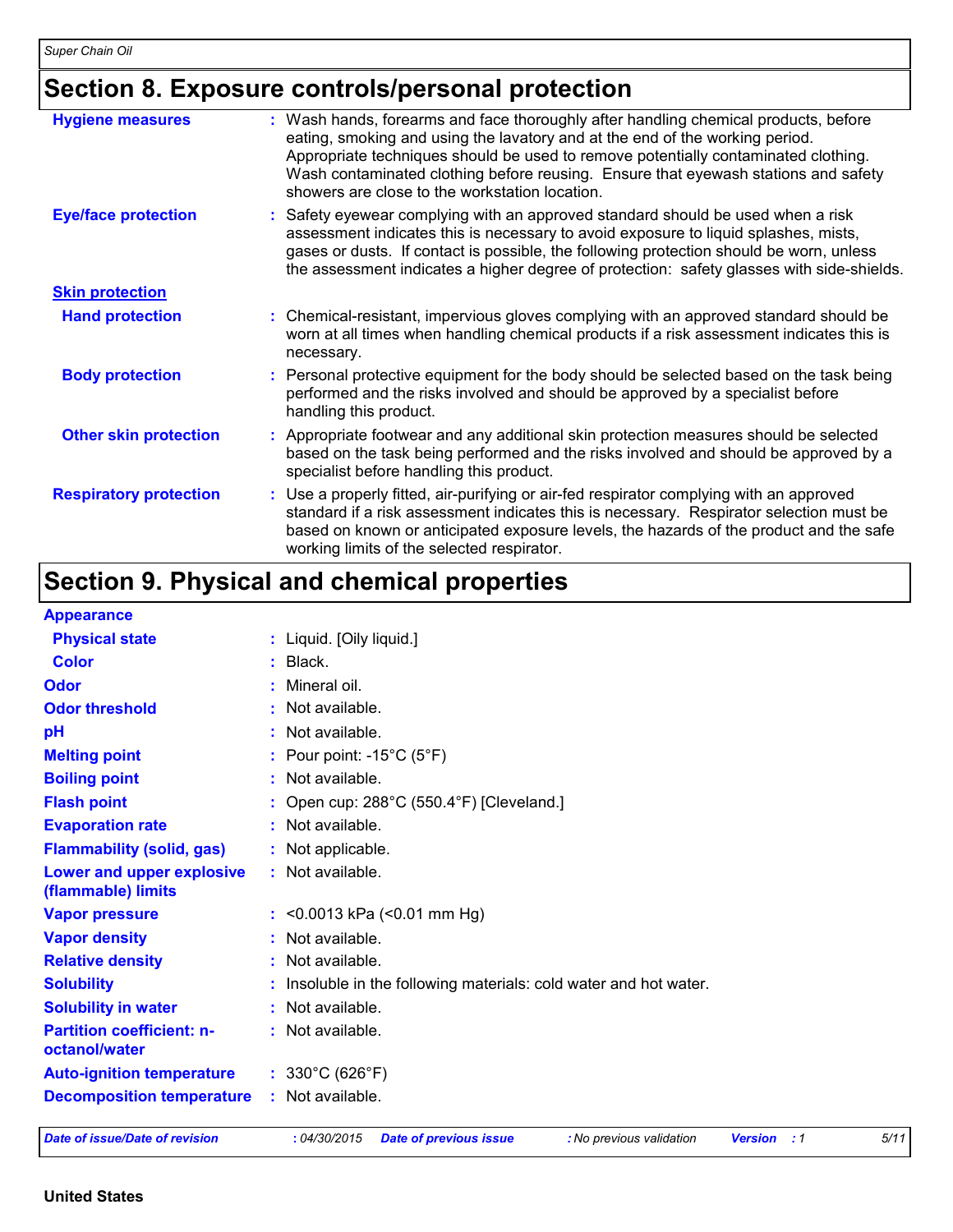#### *Super Chain Oil*

### **Section 9. Physical and chemical properties**

| <b>SADT</b>                                     | : Not available.                                                                              |
|-------------------------------------------------|-----------------------------------------------------------------------------------------------|
| <b>Viscosity</b>                                | : Kinematic (40°C (104°F)): 4.97 cm <sup>2</sup> /s (497 cSt)                                 |
| <b>Physical/chemical</b><br>properties comments | : Kinematic viscosity (100 $^{\circ}$ C (212 $^{\circ}$ F)): 0.32 cm <sup>2</sup> /s (32 cSt) |
|                                                 |                                                                                               |

### **Section 10. Stability and reactivity**

| <b>Reactivity</b>                            | : No specific test data related to reactivity available for this product or its ingredients.              |
|----------------------------------------------|-----------------------------------------------------------------------------------------------------------|
| <b>Chemical stability</b>                    | : The product is stable.                                                                                  |
| <b>Possibility of hazardous</b><br>reactions | : Under normal conditions of storage and use, hazardous reactions will not occur.                         |
|                                              | Under normal conditions of storage and use, hazardous polymerization will not occur.                      |
| <b>Conditions to avoid</b>                   | Keep away from heat, sparks and flame.                                                                    |
| <b>Incompatible materials</b>                | Reactive or incompatible with the following materials: oxidizing materials.<br>Chlorine                   |
| <b>Hazardous decomposition</b><br>products   | : Under normal conditions of storage and use, hazardous decomposition products should<br>not be produced. |

## **Section 11. Toxicological information**

| <b>Information on toxicological effects</b>               |              |                                                                       |                          |                |                |      |
|-----------------------------------------------------------|--------------|-----------------------------------------------------------------------|--------------------------|----------------|----------------|------|
| <b>Acute toxicity</b>                                     |              |                                                                       |                          |                |                |      |
| Not available.                                            |              |                                                                       |                          |                |                |      |
| <b>Irritation/Corrosion</b>                               |              |                                                                       |                          |                |                |      |
| Not available.                                            |              |                                                                       |                          |                |                |      |
| <b>Sensitization</b>                                      |              |                                                                       |                          |                |                |      |
| Not available.                                            |              |                                                                       |                          |                |                |      |
| <b>Mutagenicity</b>                                       |              |                                                                       |                          |                |                |      |
| Not available.                                            |              |                                                                       |                          |                |                |      |
| <b>Carcinogenicity</b>                                    |              |                                                                       |                          |                |                |      |
| Not available.                                            |              |                                                                       |                          |                |                |      |
| <b>Conclusion/Summary</b>                                 |              | : The mineral oils in the product contain < 3% DMSO extract (IP 346). |                          |                |                |      |
| <b>Reproductive toxicity</b>                              |              |                                                                       |                          |                |                |      |
| Not available.                                            |              |                                                                       |                          |                |                |      |
| <b>Teratogenicity</b>                                     |              |                                                                       |                          |                |                |      |
| Not available.                                            |              |                                                                       |                          |                |                |      |
| <b>Specific target organ toxicity (single exposure)</b>   |              |                                                                       |                          |                |                |      |
| Not available.                                            |              |                                                                       |                          |                |                |      |
| <b>Specific target organ toxicity (repeated exposure)</b> |              |                                                                       |                          |                |                |      |
| Date of issue/Date of revision                            | : 04/30/2015 | <b>Date of previous issue</b>                                         | : No previous validation | <b>Version</b> | $\therefore$ 1 | 6/11 |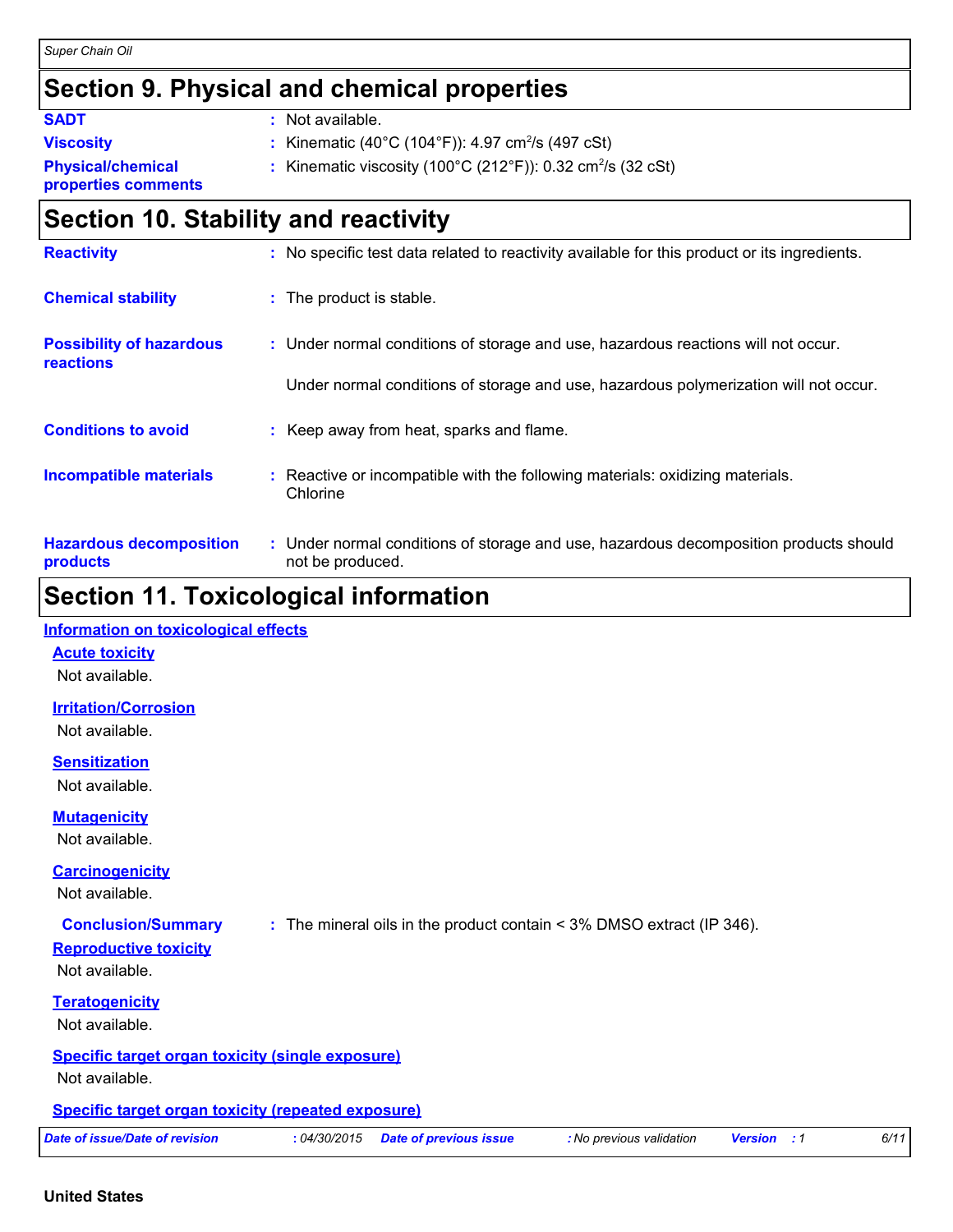### **Section 11. Toxicological information**

#### Not available.

#### **Aspiration hazard**

| <b>Name</b>                                | Result                                |  |  |
|--------------------------------------------|---------------------------------------|--|--|
| Residual oils (petroleum), solvent-dewaxed | <b>ASPIRATION HAZARD - Category 1</b> |  |  |

| <b>Information on the likely</b><br>routes of exposure | : Routes of entry anticipated: Oral, Dermal, Inhalation.        |
|--------------------------------------------------------|-----------------------------------------------------------------|
| <b>Potential acute health effects</b>                  |                                                                 |
| <b>Eye contact</b>                                     | : No known significant effects or critical hazards.             |
| <b>Inhalation</b>                                      | : No known significant effects or critical hazards.             |
| <b>Skin contact</b>                                    | : Defatting to the skin. May cause skin dryness and irritation. |
| <b>Ingestion</b>                                       | : No known significant effects or critical hazards.             |

#### **Symptoms related to the physical, chemical and toxicological characteristics**

| <b>Eye contact</b>  | : No specific data.                                                                |
|---------------------|------------------------------------------------------------------------------------|
| <b>Inhalation</b>   | : No specific data.                                                                |
| <b>Skin contact</b> | : Adverse symptoms may include the following:<br>irritation<br>dryness<br>cracking |
| <b>Ingestion</b>    | : No specific data.                                                                |

#### **Delayed and immediate effects and also chronic effects from short and long term exposure**

| <b>Short term exposure</b>                        |                                                                                                           |
|---------------------------------------------------|-----------------------------------------------------------------------------------------------------------|
| <b>Potential immediate</b><br><b>effects</b>      | $:$ Not available.                                                                                        |
| <b>Potential delayed effects</b>                  | $:$ Not available.                                                                                        |
| <b>Long term exposure</b>                         |                                                                                                           |
| <b>Potential immediate</b><br><b>effects</b>      | : Not available.                                                                                          |
| <b>Potential delayed effects : Not available.</b> |                                                                                                           |
| <b>Potential chronic health effects</b>           |                                                                                                           |
| Not available.                                    |                                                                                                           |
| <b>General</b>                                    | : Prolonged or repeated contact can defat the skin and lead to irritation, cracking and/or<br>dermatitis. |
| <b>Carcinogenicity</b>                            | : No known significant effects or critical hazards.                                                       |
| <b>Mutagenicity</b>                               | : No known significant effects or critical hazards.                                                       |
| <b>Teratogenicity</b>                             | : No known significant effects or critical hazards.                                                       |
| <b>Developmental effects</b>                      | : No known significant effects or critical hazards.                                                       |
| <b>Fertility effects</b>                          | : No known significant effects or critical hazards.                                                       |
|                                                   |                                                                                                           |

| <b>Numerical measures of toxicity</b>             |              |                        |                          |                    |      |
|---------------------------------------------------|--------------|------------------------|--------------------------|--------------------|------|
| <b>Acute toxicity estimates</b><br>Not available. |              |                        |                          |                    |      |
| Date of issue/Date of revision                    | : 04/30/2015 | Date of previous issue | : No previous validation | <b>Version</b> : 1 | 7/11 |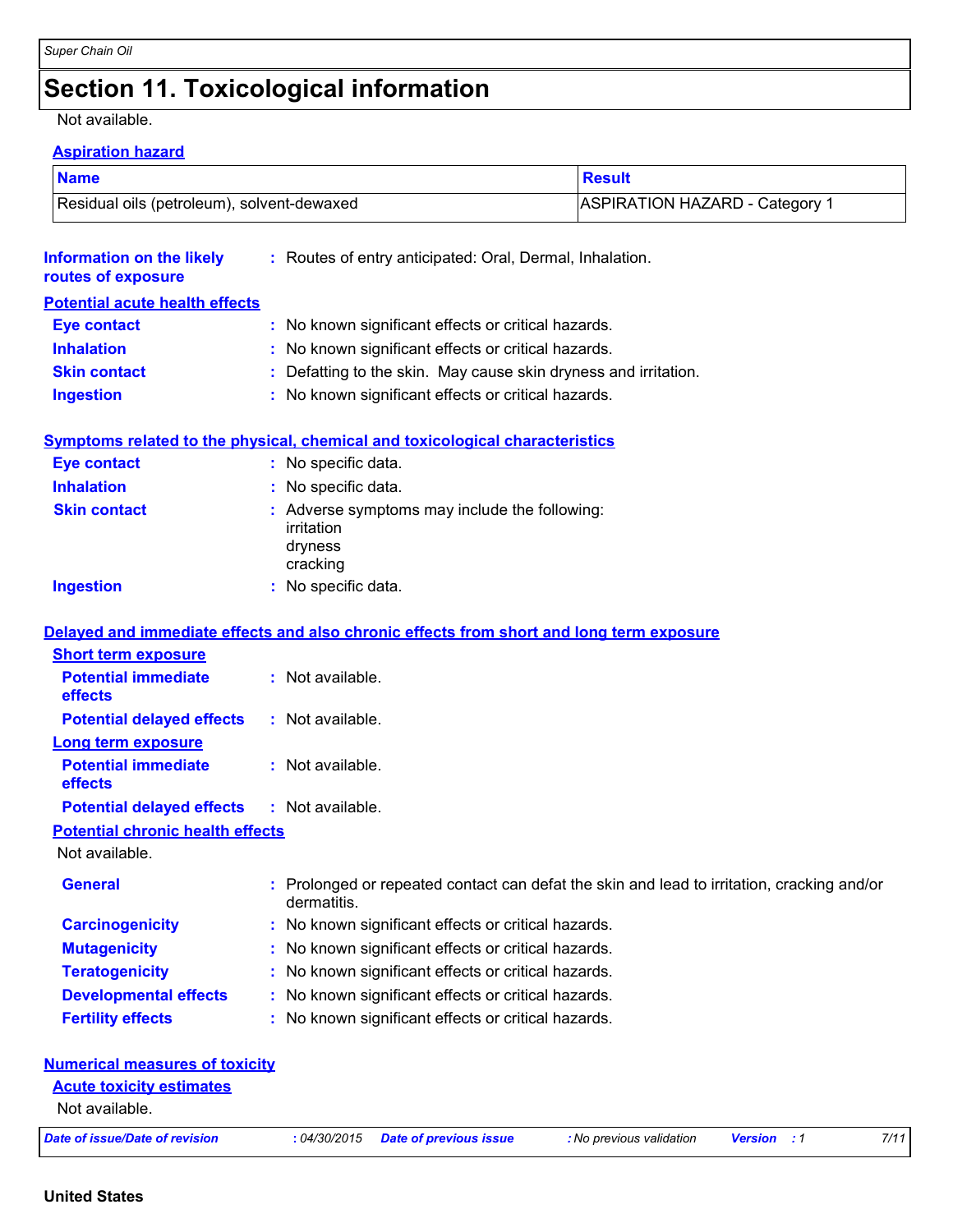### **Section 11. Toxicological information**

### **Section 12. Ecological information**

#### **Toxicity**

Not available.

#### **Persistence and degradability**

| <b>Product/ingredient name</b>                | <b>Result</b><br><b>Test</b>                                        |                 |                   | <b>Dose</b> |             | <b>Inoculum</b>  |
|-----------------------------------------------|---------------------------------------------------------------------|-----------------|-------------------|-------------|-------------|------------------|
| Residual oils (petroleum),<br>solvent-dewaxed | OECD 301B<br>Ready<br>Biodegradability -<br>$CO2$ Evolution<br>Test | $6\% - 28$ days |                   |             |             |                  |
| <b>Product/ingredient name</b>                | <b>Aquatic half-life</b>                                            |                 | <b>Photolysis</b> |             |             | Biodegradability |
| Residual oils (petroleum),<br>solvent-dewaxed | -                                                                   |                 |                   |             | Not readily |                  |

#### **Bioaccumulative potential**

Not available.

| <b>Mobility in soil</b>     |                  |
|-----------------------------|------------------|
| <b>Soil/water partition</b> | : Not available. |
| <b>coefficient (Koc)</b>    |                  |

**Other adverse effects** : No known significant effects or critical hazards.

### **Section 13. Disposal considerations**

The generation of waste should be avoided or minimized wherever possible. Disposal of this product, solutions and any by-products should at all times comply with the requirements of environmental protection and waste disposal legislation and any regional local authority requirements. Dispose of surplus and non-recyclable products via a licensed waste disposal contractor. Waste should not be disposed of untreated to the sewer unless fully compliant with the requirements of all authorities with jurisdiction. Waste packaging should be recycled. Incineration or landfill should only be considered when recycling is not feasible. This material and its container must be disposed of in a safe way. Empty containers or liners may retain some product residues. Avoid dispersal of spilled material and runoff and contact with soil, waterways, drains and sewers. **Disposal methods :**

*Date of issue/Date of revision* **:** *04/30/2015 Date of previous issue : No previous validation Version : 1 8/11*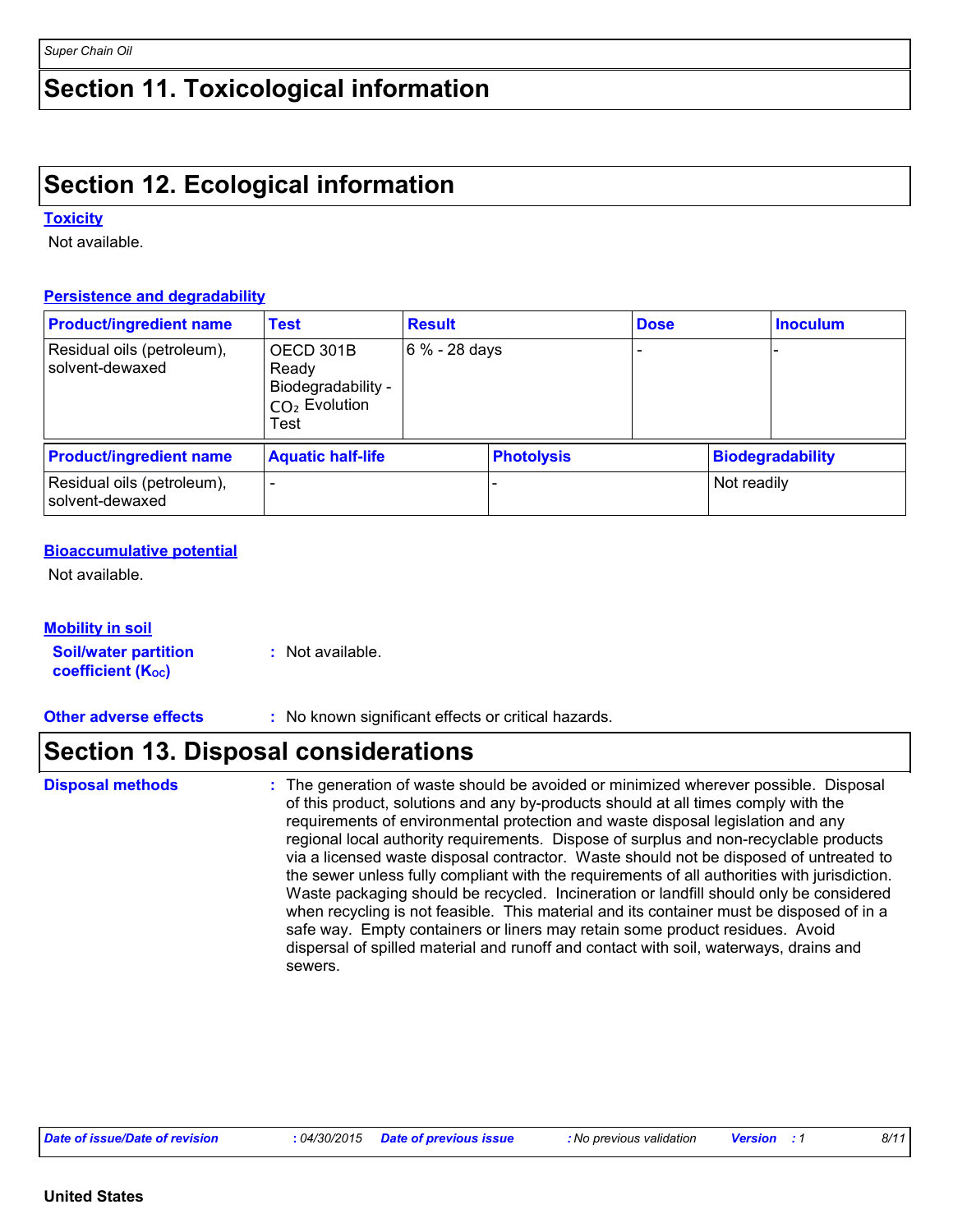### **Section 14. Transport information**

|                                      | <b>DOT Classification</b> | <b>IMDG</b>              | <b>IATA</b>              |
|--------------------------------------|---------------------------|--------------------------|--------------------------|
| <b>UN number</b>                     | Not regulated.            | Not regulated.           | Not regulated.           |
| <b>UN proper</b><br>shipping name    | -                         |                          | -                        |
| <b>Transport</b><br>hazard class(es) |                           | $\overline{\phantom{0}}$ | $\overline{\phantom{0}}$ |
| <b>Packing group</b>                 | $\overline{\phantom{a}}$  | $\overline{\phantom{a}}$ | $\overline{\phantom{a}}$ |
| <b>Environmental</b><br>hazards      | No.                       | No.                      | No.                      |
| <b>Additional</b><br>information     | -                         | $\overline{\phantom{a}}$ | $\overline{\phantom{0}}$ |

**Special precautions for user Transport within user's premises:** always transport in closed containers that are **:** upright and secure. Ensure that persons transporting the product know what to do in the event of an accident or spillage.

**Transport in bulk according to Annex II of MARPOL 73/78 and the IBC Code :** Not available.

### **Section 15. Regulatory information**

| <b>U.S. Federal regulations</b>                                                   | : United States inventory (TSCA 8b): All components are listed or exempted.                             |
|-----------------------------------------------------------------------------------|---------------------------------------------------------------------------------------------------------|
| <b>Clean Air Act Section 112</b><br>(b) Hazardous Air<br><b>Pollutants (HAPS)</b> | : Not listed                                                                                            |
| <b>Clean Air Act Section 602</b><br><b>Class I Substances</b>                     | : Not listed                                                                                            |
| <b>Clean Air Act Section 602</b><br><b>Class II Substances</b>                    | : Not listed                                                                                            |
| <b>DEA List I Chemicals</b><br>(Precursor Chemicals)                              | : Not listed                                                                                            |
| <b>DEA List II Chemicals</b><br><b>(Essential Chemicals)</b>                      | : Not listed                                                                                            |
| <b>SARA 302/304</b>                                                               |                                                                                                         |
| <b>Composition/information on ingredients</b>                                     |                                                                                                         |
| No products were found.                                                           |                                                                                                         |
| <b>SARA 304 RQ</b>                                                                | : Not applicable.                                                                                       |
| <b>SARA 311/312</b>                                                               |                                                                                                         |
| <b>Classification</b>                                                             | : Immediate (acute) health hazard                                                                       |
| <b>Composition/information on ingredients</b>                                     |                                                                                                         |
| <b>Date of issue/Date of revision</b>                                             | 9/11<br>: 04/30/2015<br><b>Date of previous issue</b><br>: No previous validation<br><b>Version</b> : 1 |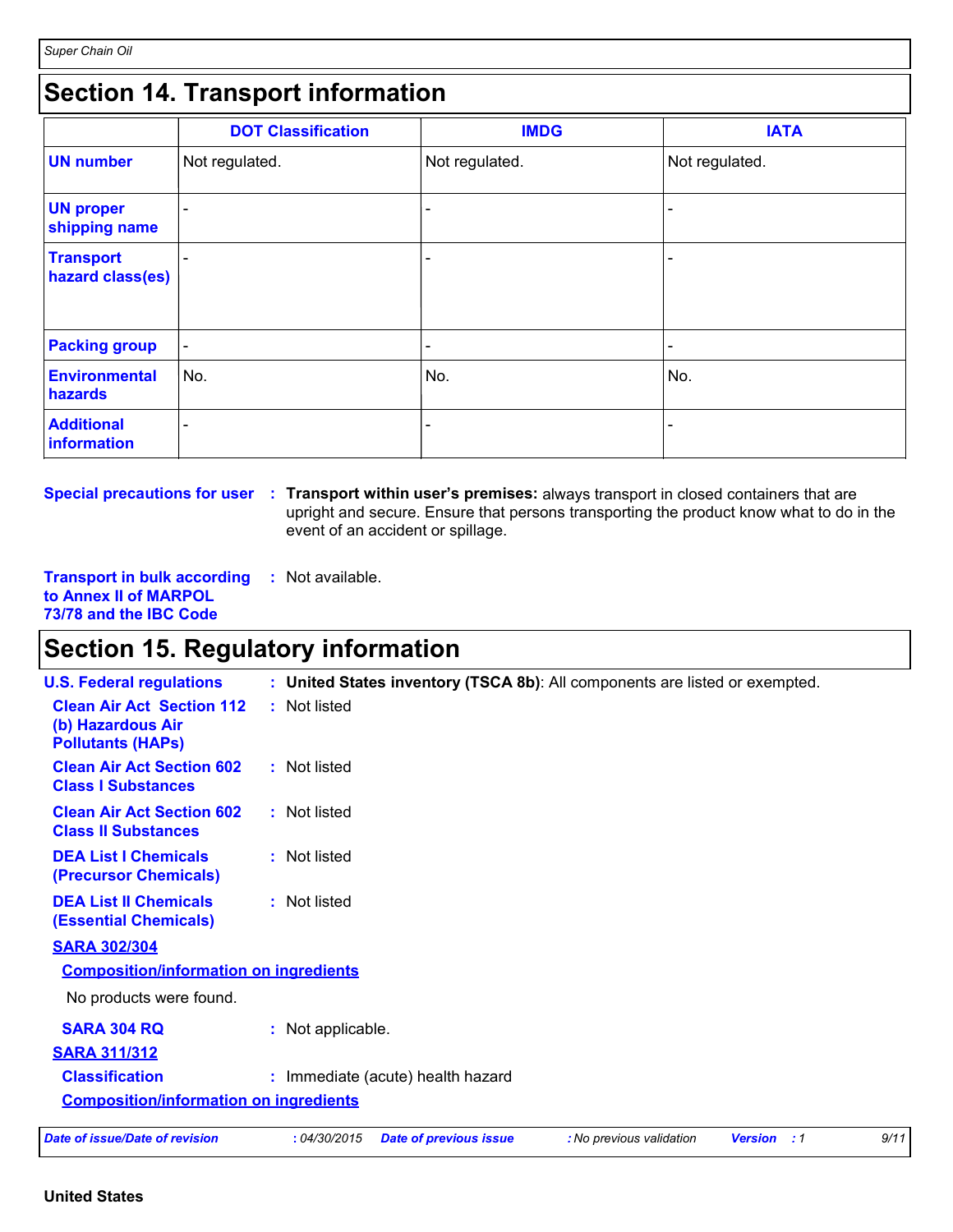### **Section 15. Regulatory information**

| <b>Name</b>                                    | $\frac{9}{6}$ | <b>Fire</b>     | <b>Sudden</b><br>hazard release of<br><b>pressure</b> | <b>Reactive</b> | <b>Immediate</b><br>(acute)<br>health<br>hazard | <b>Delayed</b><br>(chronic)<br>health<br>hazard |
|------------------------------------------------|---------------|-----------------|-------------------------------------------------------|-----------------|-------------------------------------------------|-------------------------------------------------|
| Residual oils (petroleum), solvent-<br>dewaxed | 60-100        | IN <sub>o</sub> | No.                                                   | No.             | Yes.                                            | No.                                             |

#### **SARA 313**

Not applicable.

### **State regulations**

| <b>Massachusetts</b>       | : None of the components are listed.                                                             |
|----------------------------|--------------------------------------------------------------------------------------------------|
| <b>New York</b>            | : None of the components are listed.                                                             |
| <b>New Jersey</b>          | : The following components are listed: MINERAL OIL (HIGHLY REFINED); OIL MIST,<br><b>MINERAL</b> |
| Pennsylvania               | : None of the components are listed.                                                             |
| <b>California Prop. 65</b> |                                                                                                  |

None of the components are listed.

### **Section 16. Other information**

#### **Hazardous Material Information System (U.S.A.)**



**Caution: HMIS® ratings are based on a 0-4 rating scale, with 0 representing minimal hazards or risks, and 4 representing significant hazards or risks Although HMIS® ratings are not required on SDSs under 29 CFR 1910. 1200, the preparer may choose to provide them. HMIS® ratings are to be used with a fully implemented HMIS® program. HMIS® is a registered mark of the National Paint & Coatings Association (NPCA). HMIS® materials may be purchased exclusively from J. J. Keller (800) 327-6868.**

**The customer is responsible for determining the PPE code for this material.**

**National Fire Protection Association (U.S.A.)**



**Reprinted with permission from NFPA 704-2001, Identification of the Hazards of Materials for Emergency Response Copyright ©1997, National Fire Protection Association, Quincy, MA 02269. This reprinted material is not the complete and official position of the National Fire Protection Association, on the referenced subject which is represented only by the standard in its entirety.**

**Copyright ©2001, National Fire Protection Association, Quincy, MA 02269. This warning system is intended to be interpreted and applied only by properly trained individuals to identify fire, health and reactivity hazards of chemicals. The user is referred to certain limited number of chemicals with recommended classifications in NFPA 49 and NFPA 325, which would be used as a guideline only. Whether the chemicals are classified by NFPA or not, anyone using the 704 systems to classify chemicals does so at their own risk.**

#### **History**

| Date of issue/Date of revision | 04/30/2015 | Date of previous issue | <b>:</b> No previous validation | <b>Version</b> | 10/11 |
|--------------------------------|------------|------------------------|---------------------------------|----------------|-------|